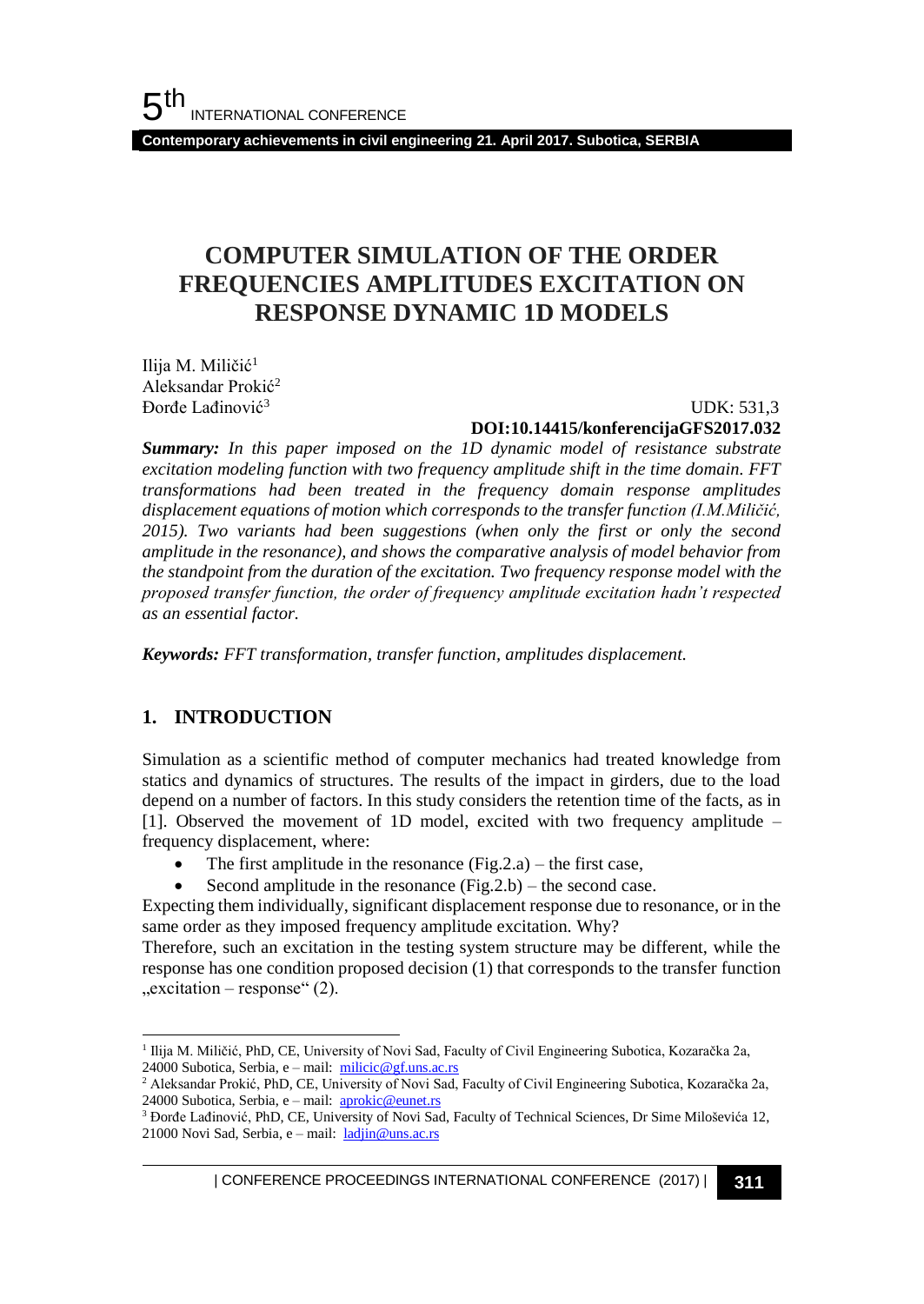# ${\bf 5}$ . међународна конференција **Савремена достигнућа у грађевинарству 21. април 2017. Суботица, СРБИЈА**

Therefore, the task of this research work is theoretically considered in [1] [2] and [3], while the verification conducted similar computer simulation.

# **2. COMPUTER SIMULATION**

First, consider the movement of mathematically modeled equations of the form (1) where he served function of transfer (2)

$$
x(t) = A_i \cdot P(\psi_i) \cdot \cos\left(\Omega_i \cdot t + \theta_i\right) \tag{1}
$$

$$
P(\psi) = \frac{x(t)}{\Delta(t)} = \frac{1}{\sqrt{(1 - \psi^2)^2 + (2 \cdot \xi \cdot \psi)^2}}
$$
(1)

Second, impose a two frequency excitation system (3) according to the flow computer simulation (Fig. 1). *P*( )

$$
Excitation \quad \Delta(t) \quad \xrightarrow{\Delta_1(t)} \quad \text{nodel} \quad \xrightarrow{x_1(t)} \quad x(t) \quad \text{Response}
$$

*Figure 1 – Flowchart of simulation models with dual frequency excitation*

The excitation is a 1D model input data superposition,

$$
\Delta_1(t) = A_1 \cos(\Omega_1 t) \text{ and } \Delta_2(t) = A_2 \sin(\Omega_2 t) \tag{3}
$$

whereby the amplitude response superposition of modeled output amplitude as a function of excitation and transfer function  $,$  excitation – response" (4)

$$
x_1(t) = \underbrace{A_1 \cdot P(\psi_1)}_{X_1} \cos(\Omega_1 t + \theta_1) \quad \text{and} \quad x_2(t) = \underbrace{A_2 \cdot P(\psi_2)}_{X_2} \sin(\Omega_2 t + \theta_2) \quad (4)
$$

where is:

- $A_1$ ,  $A_2$  amplitude excitation model
- $X_1, X_2$  amplitude response model
- *Ψ* disorder

The input data for the simulation model:

$$
m := 640 \text{ kg}
$$
  $\frac{N}{256}$   
\n $\xi := 0.1$   $t_{max} = 5 s$   
\n $c := 1.0.10^5 \frac{N}{m}$   $i := 0..(N - 1)$   $t_i := i \Delta t$   $\Delta t = 0.019531$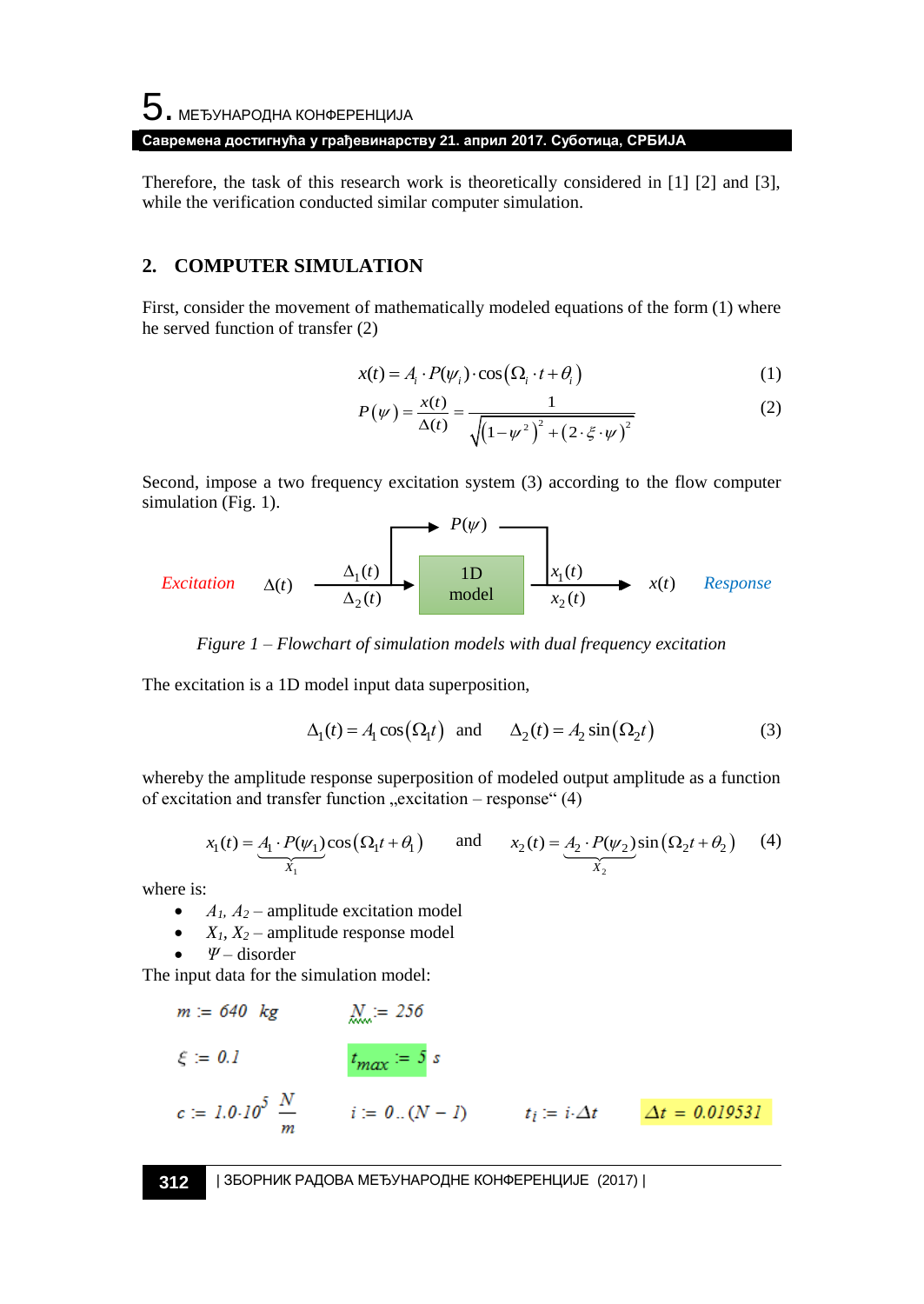# **Contemporary achievements in civil engineering 21. April 2017. Subotica, SERBIA**

Calculating the natural frequencies and damping physical 1D models,

$$
\omega := \begin{cases}\n\frac{c}{m} & \omega = 12.5 \frac{1}{s} & f := \frac{\omega}{2 \cdot \pi} & f = 1.99 \frac{1}{s} \\
b := 2 \cdot m \cdot \omega \cdot \xi & b = 1.6 \times 10^3 \frac{kg}{s} & \omega_d := \omega \cdot \sqrt{(1 - \xi^2)} & \omega_d = 12.44 \frac{1}{s} \\
f_d := \frac{\omega_d}{2 \cdot \pi} & T_d := \frac{1}{f_d} & T_d = 0.505 & \frac{T_d}{10} = 0.0505\n\end{cases}
$$

dual frequency excitation input:

| for the first case |                                | for the second case |           |  |
|--------------------|--------------------------------|---------------------|-----------|--|
| $A_1 = 5$ mm       | $A_2 = 5$ mm                   | $A_1 = 3$           | $A_2 = 3$ |  |
|                    | 9.999<br>$-\!-\!\cdot\!\omega$ | 9.999<br>—— ∙ω      |           |  |

Excitation model:

$$
\varDelta_i := A_{I} \cdot cos(\varOmega_{I} \cdot t_{i}) + A_{2} \cdot sin(\varOmega_{2} \cdot t_{i})
$$



The general form of the equation of motion model – response:

$$
x(t) = X_I \cdot cos(\Omega_I \cdot t + \theta_I) + X_2 \cdot sin(\Omega_2 \cdot t + \theta_2)
$$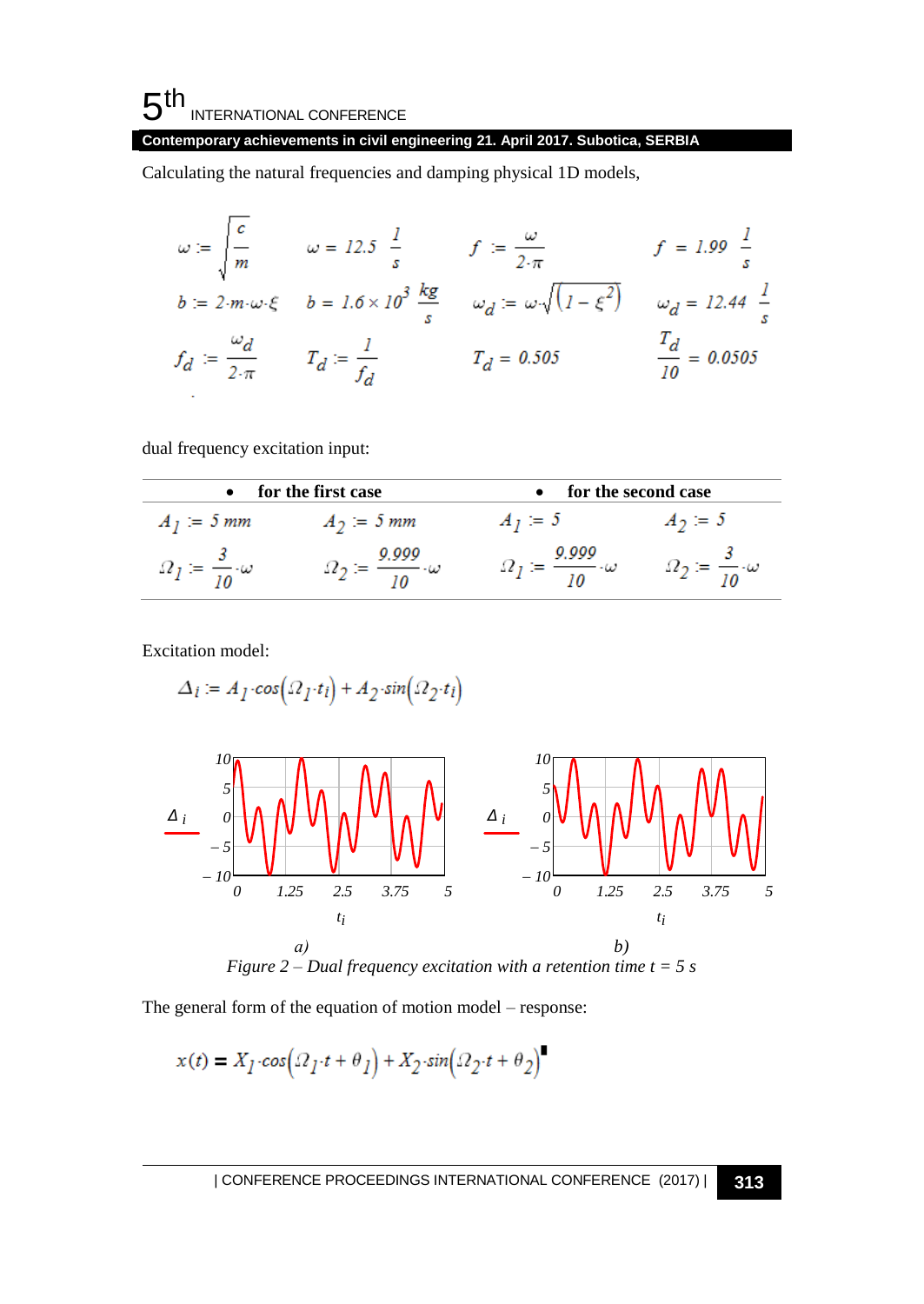### **Савремена достигнућа у грађевинарству 21. април 2017. Суботица, СРБИЈА**

Amplitude and phase angles response model,

amplitude:  
\n
$$
\mathcal{P}(\xi, \psi) := \frac{1}{\sqrt{(1 - \psi^2)^2 + (2 \cdot \xi \cdot \psi)^2}}
$$
\n
$$
\text{phase}
$$
\nangle:  
\n
$$
\mathcal{P}(\xi, \psi) := \begin{vmatrix}\n\theta & \leftarrow -\text{atan}\left(\frac{2 \cdot \xi \cdot \psi}{1 - \psi^2}\right) \\
\theta & \leftarrow \theta - \pi & \text{if } \psi > 1\n\end{vmatrix}
$$
\n
$$
\mathcal{P}(\xi, \psi) := -\theta(\xi, \psi) \cdot \frac{180}{\pi}
$$
\n
$$
\mathcal{P}(\xi, \psi) := -\theta(\xi, \psi) \cdot \frac{180}{\pi}
$$
\n
$$
\mathcal{P}(\xi, \psi) = \frac{180}{\pi}
$$
\n
$$
\mathcal{P}(\xi, \psi) = \frac{180}{\pi}
$$
\n
$$
\mathcal{P}(\xi, \psi) = \frac{180}{\pi}
$$
\n
$$
\mathcal{P}(\xi, \psi) = \frac{180}{\pi}
$$
\n
$$
\mathcal{P}(\xi, \psi) = \frac{180}{\pi}
$$
\n
$$
\mathcal{P}(\xi, \psi) = \frac{180}{\pi}
$$
\n
$$
\mathcal{P}(\xi, \psi) = \frac{180}{\pi}
$$
\n
$$
\mathcal{P}(\xi, \psi) = \frac{180}{\pi}
$$
\n
$$
\mathcal{P}(\xi, \psi) = \frac{180}{\pi}
$$



*Figure 3 – Amplitude response for both cases*



*Figure 4 – The phase angles of the response for both cases*

### **Note:**

In this study, the ratio of natural frequencies had treated as a disorder.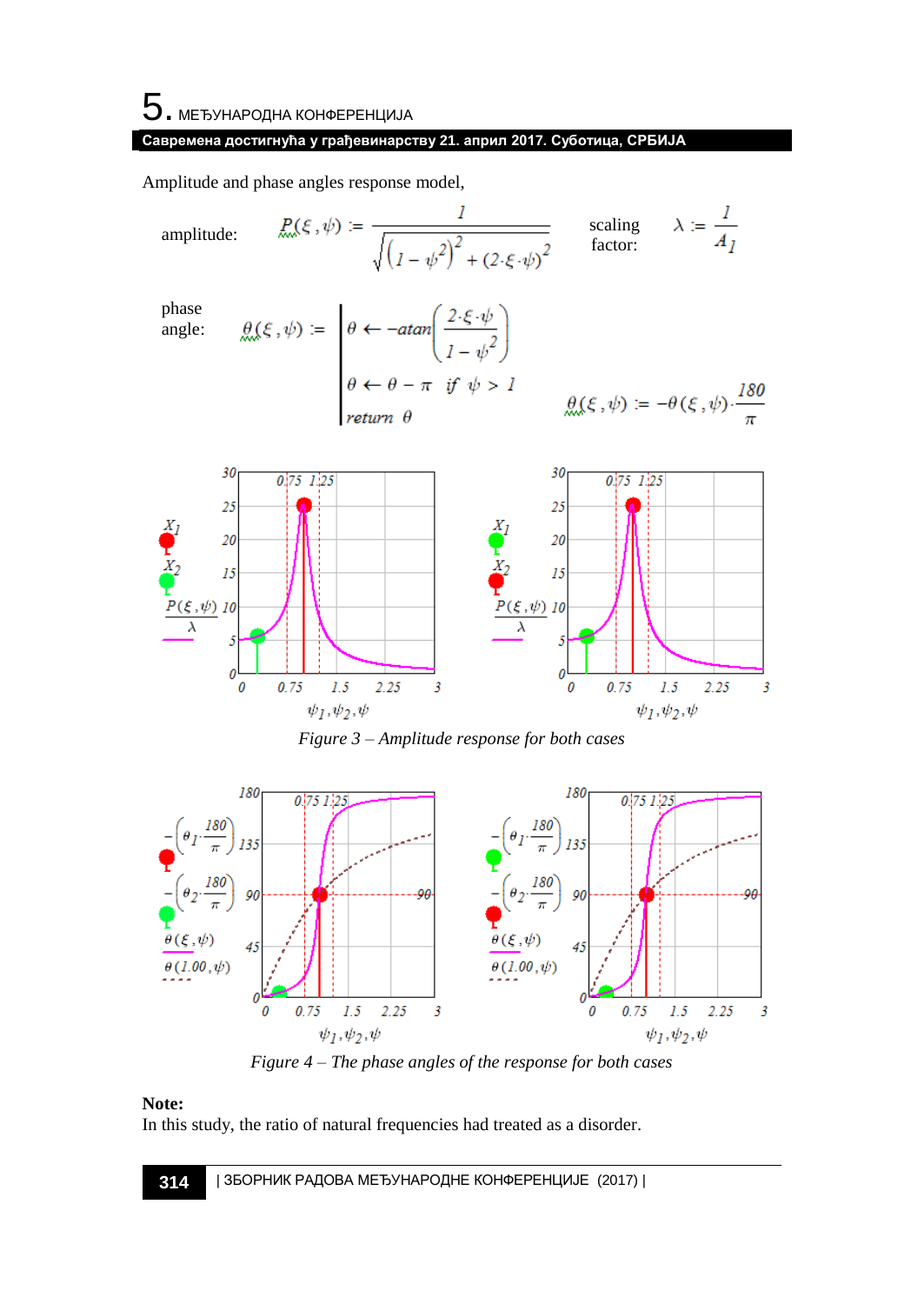**Contemporary achievements in civil engineering 21. April 2017. Subotica, SERBIA**

# **3. RECONSTRUCTION RESPONSE 1D MODELS**

Reconstruction response was conducted FFT algorithm sequentially with  $N = 256$  points. FFT transformation to different retention times of external loads (both cases the excitation), are compared and displayed amplitude spectra (Fig. 5,7,9 and 11), and the spectra of the phase angles (Fig. 6,8,10 and 12) responds 1D model.

#### **3.1 FFT transformation**

Excitation:  $U = FFT(\Delta)$ 

Response:  $I = FFT(x)$ 

$$
i := 0 \cdot \left(\frac{N}{2}\right) \quad \text{and} \quad \frac{l}{t_{\text{max}}} \quad f_N := \frac{N}{2 \cdot t_{\text{max}}} \quad f_{\text{D}_i} := (i + 1) \cdot f_0
$$

#### **Amplitude response:**

| first case | $X_1 = 25$ $X_2 = 5.48$ $f \t0 = 0.2$ $f \t N = 25.6$ |                                                                                    |
|------------|-------------------------------------------------------|------------------------------------------------------------------------------------|
|            |                                                       | second case $X_1 = 5.48 \text{ mm}$ $X_2 = 25 \text{ mm}$ $f_0 = 0.2$ $f_N = 25.6$ |

#### **The phase angles response:**

| first case  | 180<br>$\frac{100}{100}$ = 89.943 | $= 3.772$                                 |
|-------------|-----------------------------------|-------------------------------------------|
| second case | $\frac{100}{100}$ = 3.772         | $- \theta_2 \cdot \frac{180}{ } = 89.943$ |

• **Time domain – t=5s**

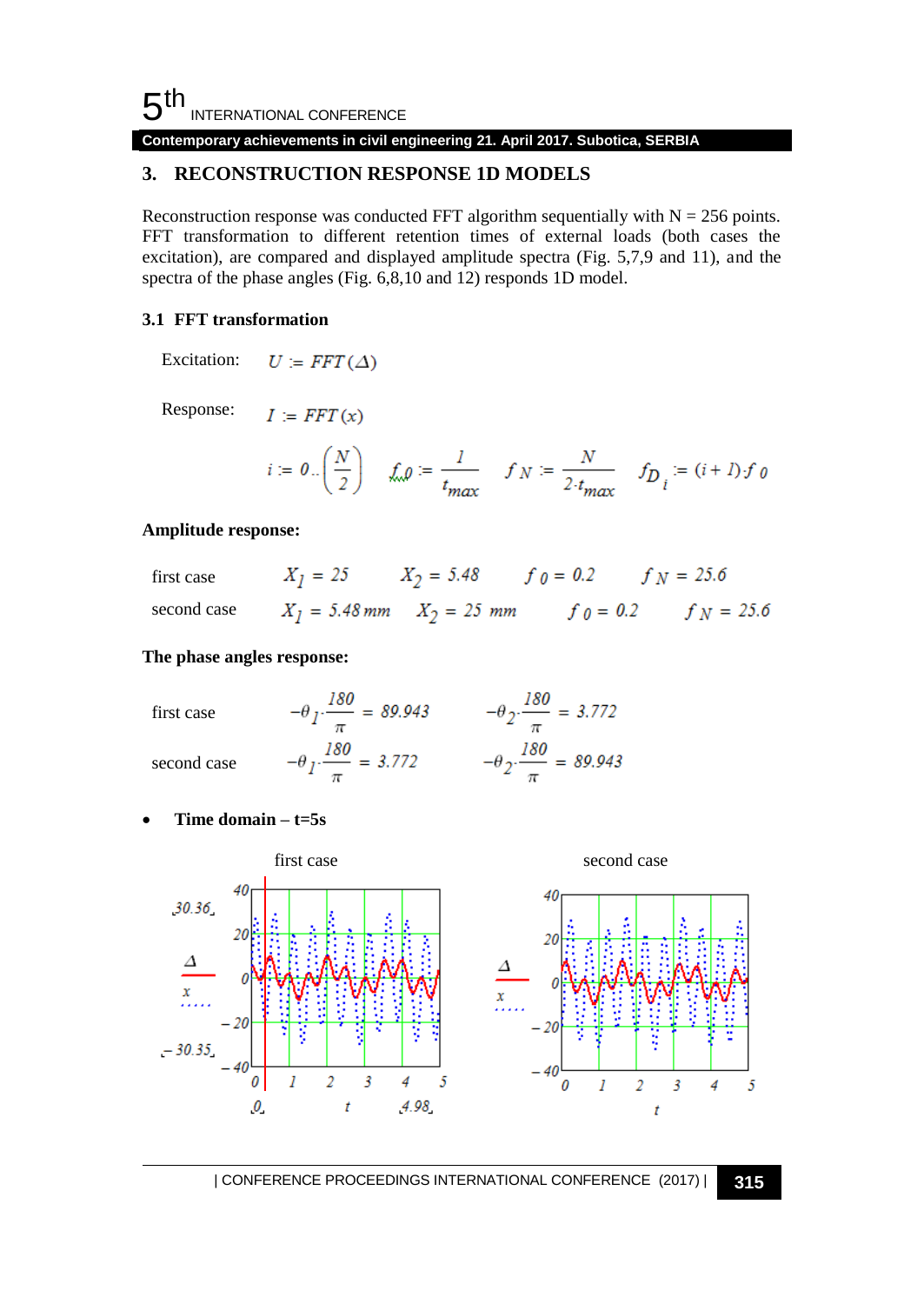$5$ . међународна конференција

#### **Савремена достигнућа у грађевинарству 21. април 2017. Суботица, СРБИЈА**

#### The frequency domain



*Figure 5 – Spectrum amplitude response for t = 5s*



*Figure 6 – The range of phase angle response for t = 5s*

• **Time domain – t=20s**

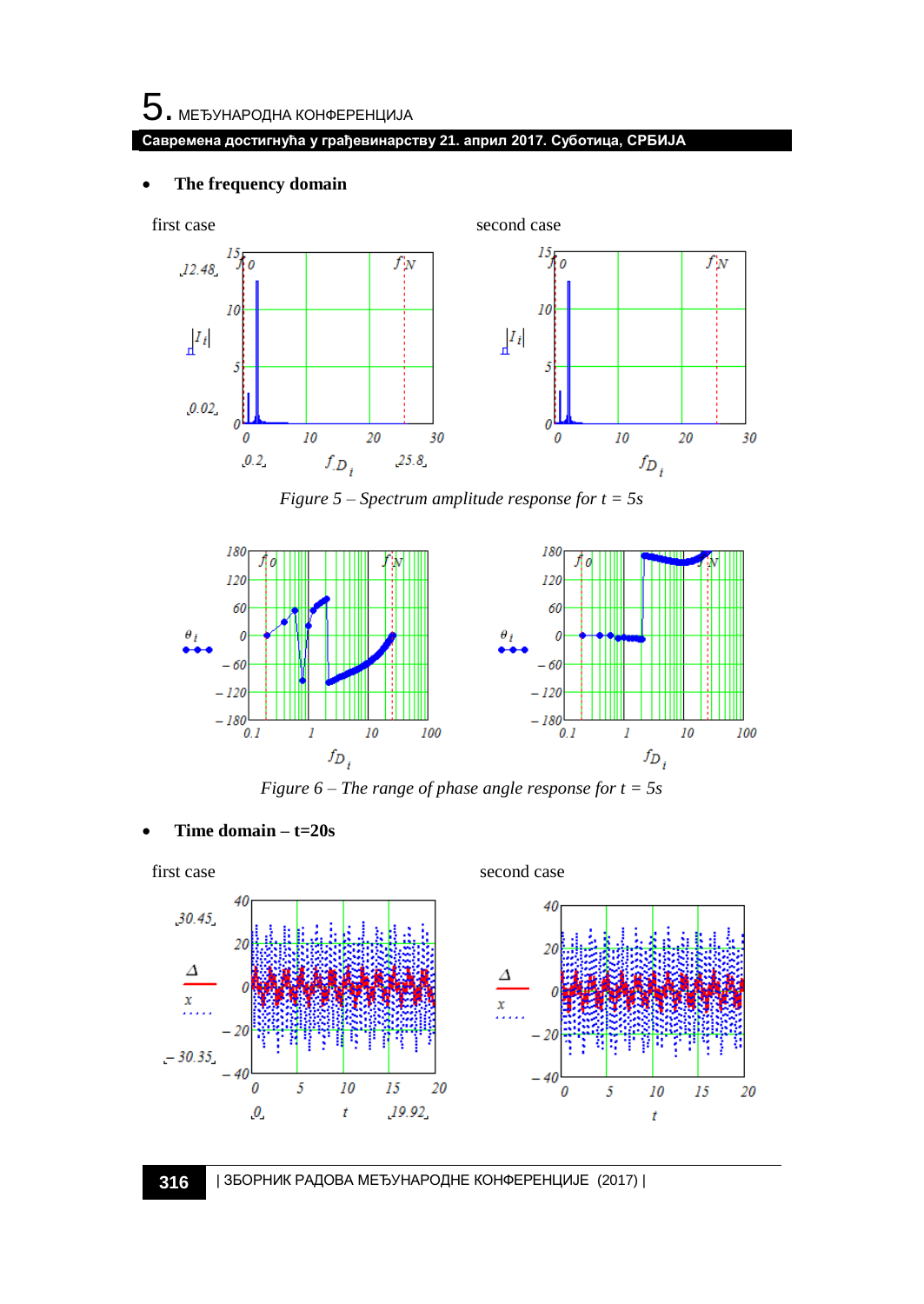#### **Contemporary achievements in civil engineering 21. April 2017. Subotica, SERBIA**

#### • **The frequency domain**



*Figure 7 – The range of the amplitude response for t = 20s*



*Figure 8 – The range of phase angle response for t = 20s*

• **Time domain – t=100s**



• **The frequency domain**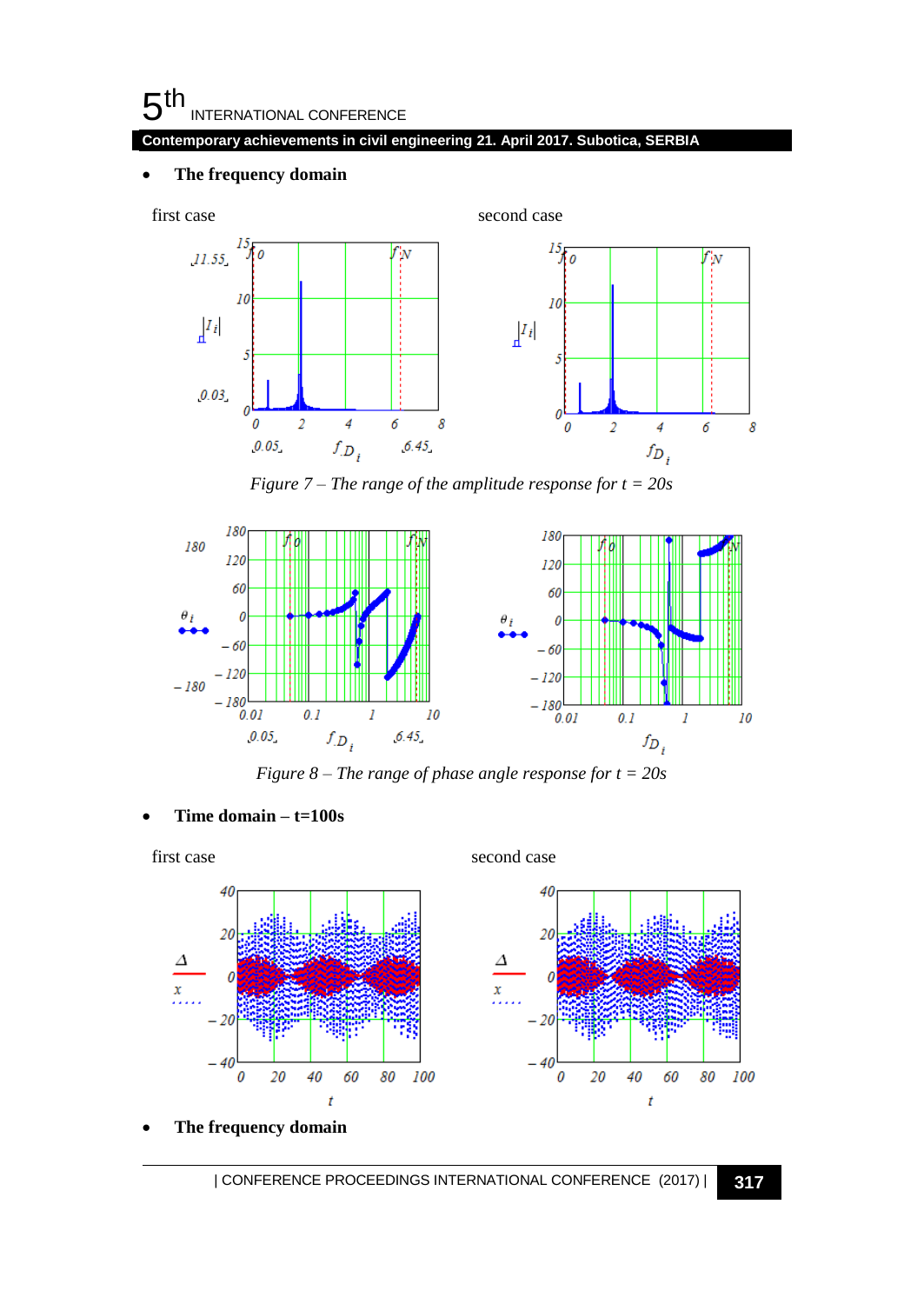

*Figure 9 – Spectrum amplitude response for t = 100s*



*Figure 10 – Spectrum of phase angle response for t = 100s*

• **Time domain – t=1000s**



• **The frequency domain**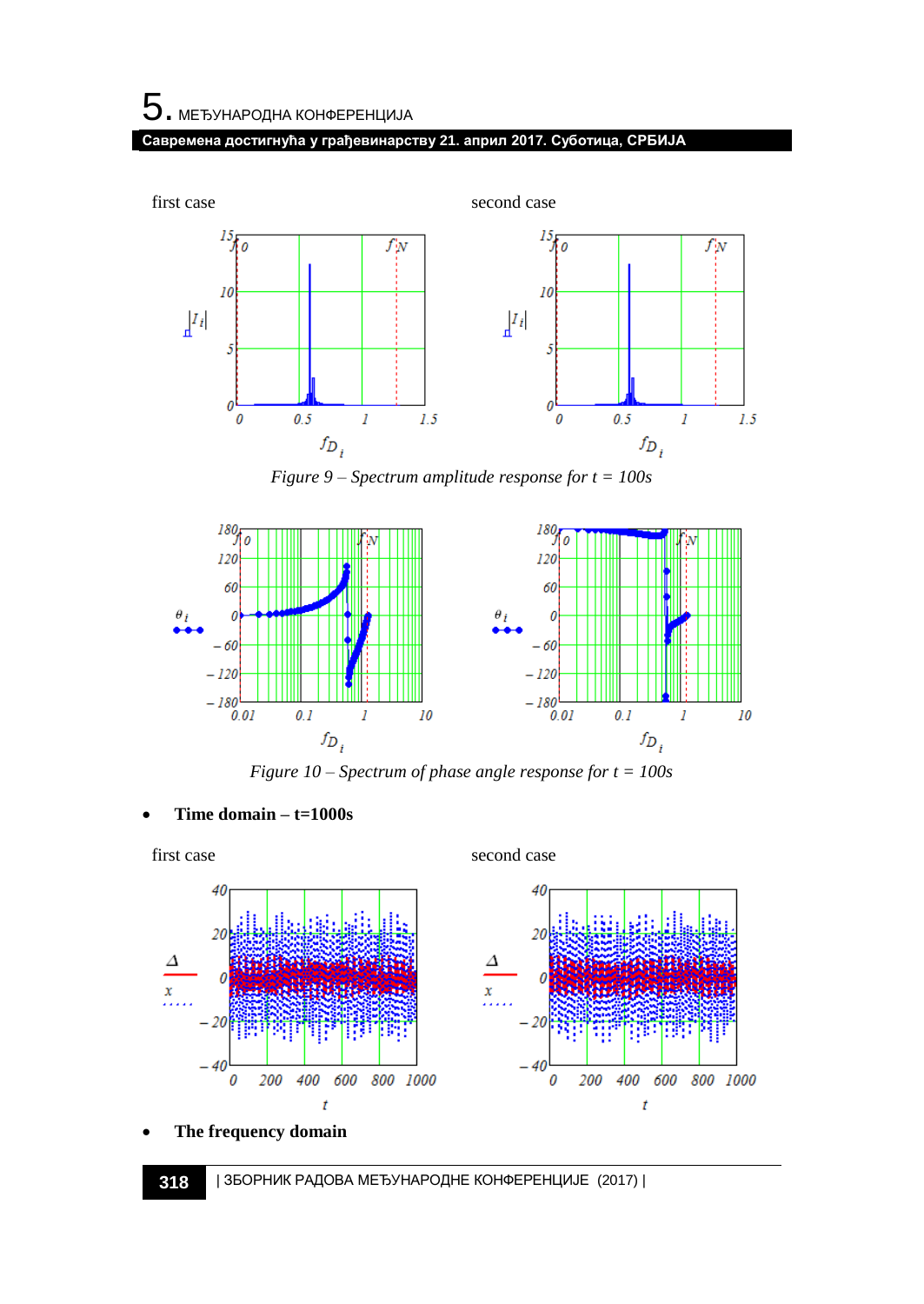#### **Contemporary achievements in civil engineering 21. April 2017. Subotica, SERBIA**



*Figure 11 – Spectrum amplitude response for t = 1000s*



*Figure 12 – Spectrum of phase angle response for t = 1000s*

Note the results of the simulation for the duration of the excitation  $t = 100s$  (Fig. 9). We have two registered frequency response amplitudes close to each other. This indicates that, in the case of two frequency spectrum amplitude excitation, we are not always sure that the modeled response of the transfer function corresponded with two frequency amplitude displacement. Therefore, looking at the retention time workloads for both treated cases, we find the amplitude spectra shifts (two) variable sequence. Maximum amplitude response model for both cases arose during the first excitation input (Fig. 11).

# **4. CONCLUSION**

Based on computer simulations had shown in this paper concludes that:

- sequence of the target amplitude frequency excitation imposed in the area of resonance in the response of the model shows a slight deviation,
- there is a difference in the spectra of phase angles of each simulation conducted,